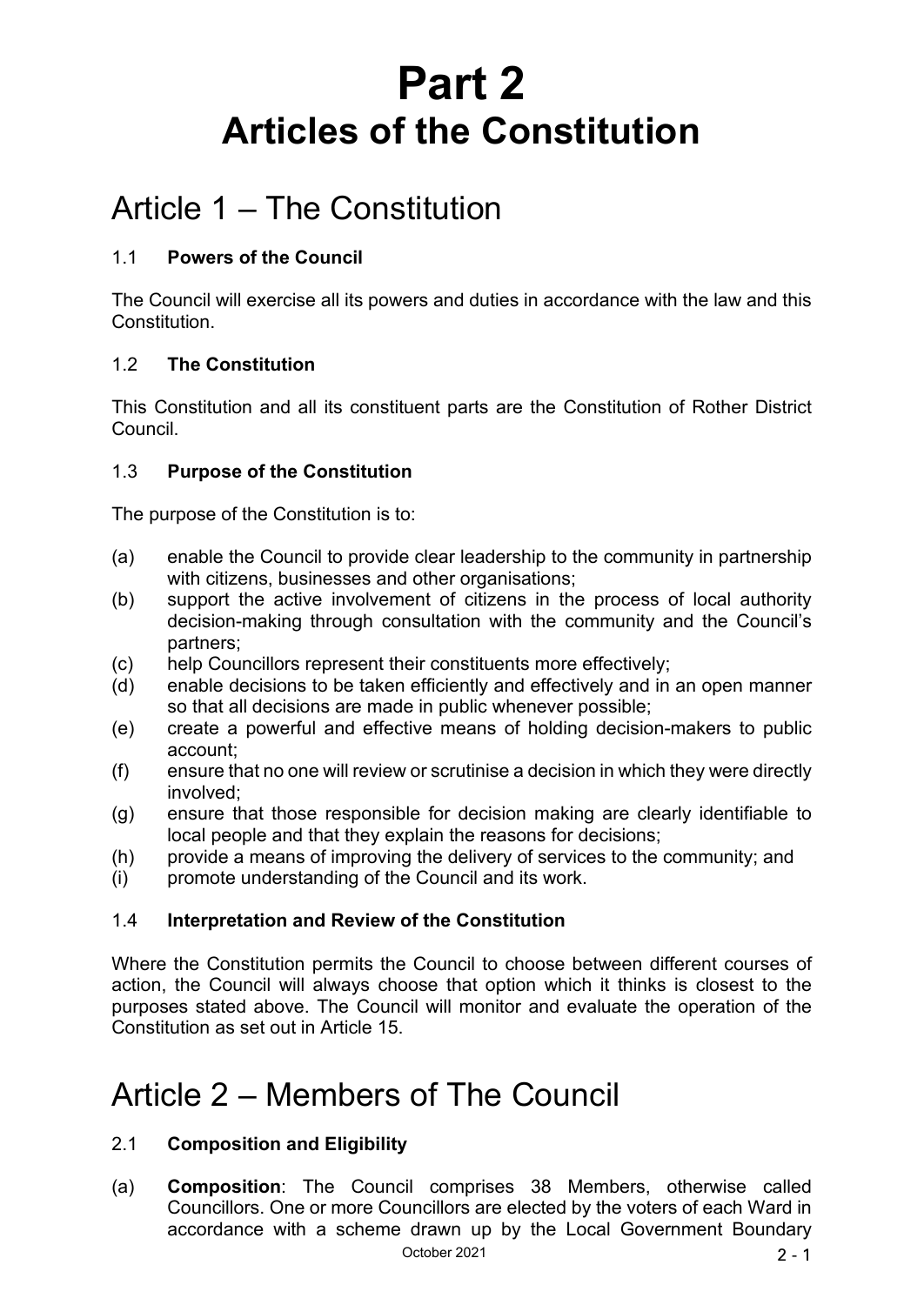Commission for England and approved by Parliament. As guidelines to their duties and responsibilities, job profiles have been prepared for Councillors generally and specifically in relation to those appointed to a particular office or position and are included in Part 5 of this Constitution.

(b) **Eligibility**: Only registered voters of the District or those living or working there are eligible to hold the office of Councillor.

### 2.2 **Election and Terms of Councillors**

The regular election of Councillors is held on the first Thursday in May every four years. The term of office of Councillors will start on the fourth day after being elected and will finish on the fourth day after the date of the next following regular election.

#### 2.3 **Roles and Functions of all Councillors**

- (a) **Key Roles**: All Councillors will:
	- (i) collectively be the ultimate policy-makers and carry out a number of strategic and corporate management functions;
	- (ii) contribute to the good governance of the area and actively encourage community participation and citizen involvement in decision making;
	- (iii) effectively represent the interests of their Ward and of individual constituents;
	- (iv) respond to constituents' enquiries and representations, fairly and impartially;
	- (v) participate in the governance and management of the Council; and
	- (vi) maintain the highest standards of conduct and ethics.

#### (b) **Rights and Duties**

- (i) Councillors will have such rights of access to such documents, information, land and buildings of the Council as are necessary for the proper discharge of their functions and in accordance with the law;
- (ii) Councillors will not make public information which is confidential or exempt without the consent of the Council or divulge information given in confidence to anyone other than a Councillor or officer entitled to know it; and
- (iii) for these purposes, "confidential" and "exempt" information are defined in the Access to Information Rules in Part 4 of this Constitution.

#### 2.4 **Conduct**

Councillors will at all times observe the Members' Code of Conduct and the Protocol on Member/Officer Relations set out in Part 5 of this Constitution.

#### 2.5 **Allowances**

Councillors will be entitled to receive allowances in accordance with the Members' Allowances Scheme set out in Part 6 of this Constitution.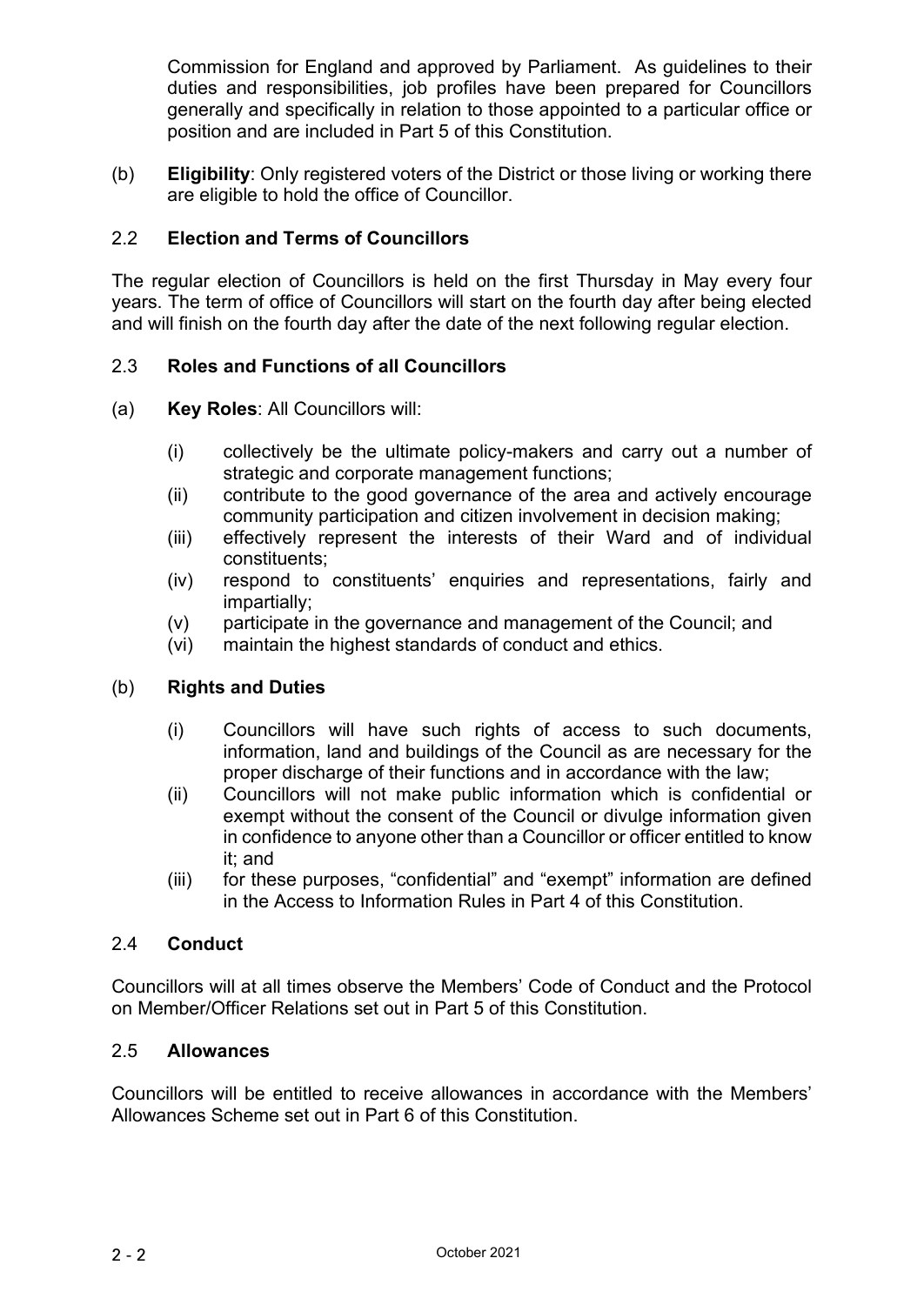## Article 3 – Citizens and The Council

## 3.1 **Citizens' Rights**

Citizens have the following rights. Their rights to information and to participate are explained in more detail in the Access to Information Rules in Part 4 of this Constitution:

- (a) **Voting and Petitions.** Citizens on the electoral roll for the area have the right to vote and sign a petition to request a referendum for an alternative governance model.
- (b) **Information.** Citizens have the right to:
	- i) attend meetings of the Council, Executive (Cabinet) and its Committees except where confidential or exempt information is likely to be disclosed, and the meeting is therefore held in private;
	- ii) attend meetings of the Executive when decisions are being taken, excepting also where confidential or exempt information is likely to be disclosed, and the meeting is therefore held in private;
	- iii) make representations as to why a proposed private meeting or part thereof of a Cabinet meeting should not be held in private;
	- iv) with the knowledge of all persons present at a meeting, record, broadcast and report meetings of the Council that are open to the public;
	- v) speak at Planning Committee meetings in accordance with the provisions of the planning application petitions and speaking at Planning Committee procedure;
	- vi) find out from the forward plan what key decisions will be taken by the Executive and when;
	- vii) see reports and background papers, and any records of decisions made by the Council and the Executive; and
	- viii) inspect the Council's accounts and make their views known to the external auditor.
- (c) **Participation.** Citizens have the right to participate in the Council's question time and may contribute by invitation to investigations by the Overview and Scrutiny Committees and task and finish groups.
- (d) **Complaints.** Citizens have the right to complain to:
	- (i) the Council itself under its complaints scheme;
	- (ii) the Local Government and Social Care Ombudsman in cases of alleged maladministration after using the Council's own complaints scheme and subject to certain exceptions (e.g. where a right of appeal exists or when legal proceedings are being progressed); and
	- (iii) the Council's Monitoring Officer about a breach of the Members' Code of Conduct, by an individual councillor.
- (e) **Petition Scheme.** Citizens have the right to submit an electronic or paper petition to the Council, under the Council's Petition Scheme, if it includes 10 or more signatures. A petition may be signed by anyone living, working or studying in the Rother District.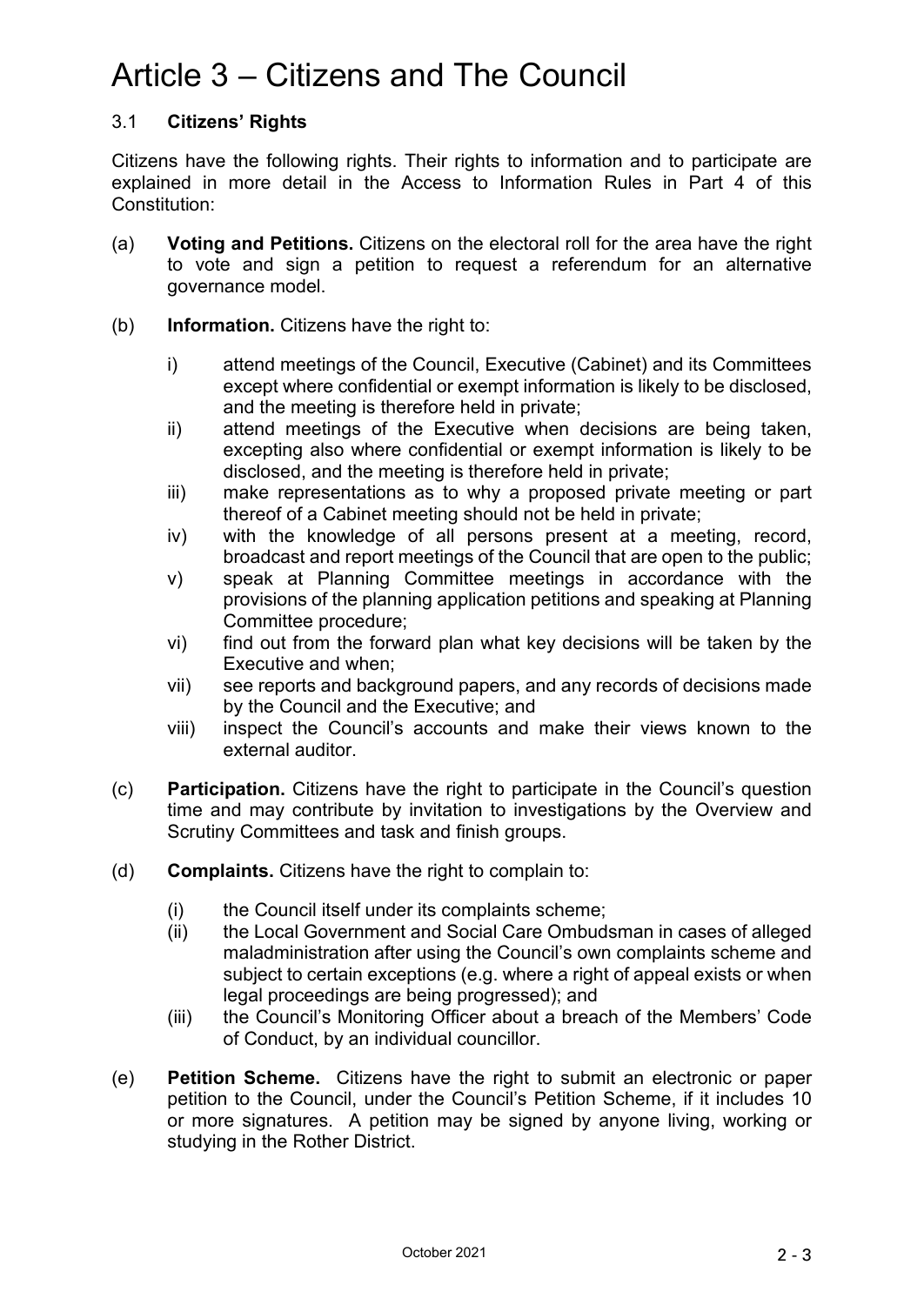### 3.2 **Citizens' Responsibilities**

Citizens must not be violent, abusive or threatening to Councillors or officers and must not wilfully harm things owned by the Council, Councillors or officers.

## Article 4 – The Council

#### 4.1 **Meanings**

- (a) **Policy Framework**: The policy framework means the following plans and strategies:
	- (i) those required by the Local Authorities (Functions and Responsibilities) (England) Regulations 2000 to be adopted by the Council:
		- Community Strategy;
		- Annual Performance Plan;
		- Crime and Disorder Reduction Strategy;
		- Plans and strategies which together comprise the Local Development Framework;
	- (ii) other plans and strategies which the Ministry of Housing, Communities and Local Government recommends should be adopted by the Council as part of the policy framework:
		- Food Law Enforcement Plan;
		- The plan and strategy which comprise the Housing Investment
		- Programme; and
	- (iii) all other plans and strategies which the Council adopts as a matter of local choice.
- (b) **Budget**: The budget includes the allocation of financial resources to different services and projects, proposed contingency funds, setting the council tax and decisions relating to the control of the Council's borrowing requirement, the control of its capital expenditure and the setting of virement limits.

#### 4.2 **Functions of the Council**

Only the Council will exercise the following functions:

- (a) adopting and changing the Constitution;
- (b) approving or adopting the policy framework and the budget;
- (c) subject to the urgency procedure contained in the Access to Information Procedure Rules in Part 4 of this Constitution, making decisions about any matter in the discharge of an Executive function which is covered by the policy framework or the budget where the decision maker is minded to make it in a manner which would be contrary to the policy framework or contrary to or not wholly in accordance with the budget;
- (d) appointing the Leader of the Council;
- (e) agreeing and/or amending the terms of reference for Committees, deciding on their composition and making appointments to them;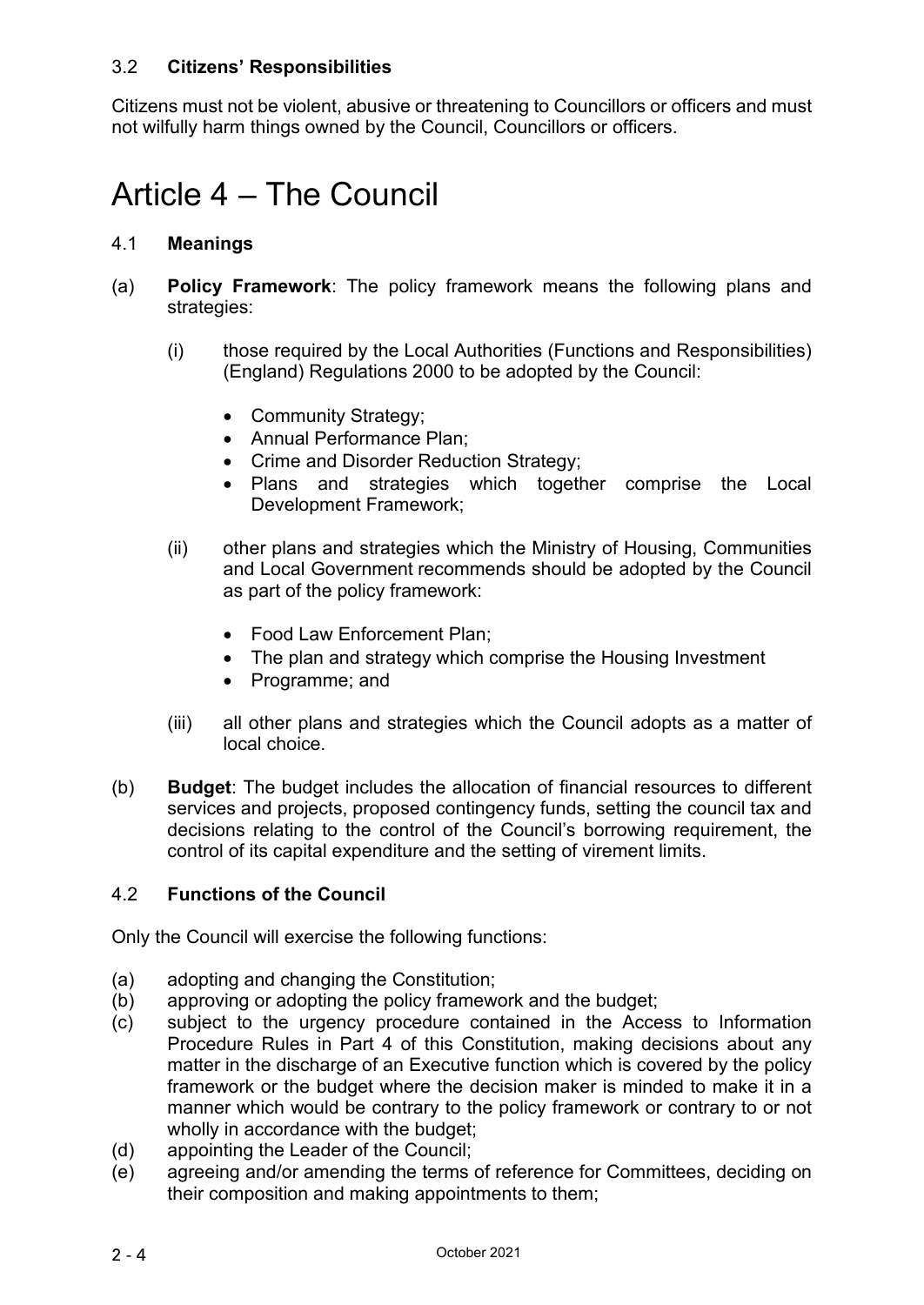- (f) approving the list of outside bodies and making appointments thereto, unless the appointment is an Executive function or has been delegated by the Council;
- (g) adopting an Allowances Scheme under Article 2.5;<br>(h) changing the name of the area;
- changing the name of the area;
- (i) confirming the appointment of the Head of Paid Service;
- (j) making, amending, revoking, re-enacting or adopting byelaws and promoting or opposing the making of local legislation or personal Bills;
- (k) all local choice functions set out in Part 3 of this Constitution which the Council decides should be undertaken by itself or its Regulatory Committees rather than the Executive; and
- (l) all other matters which, by law, must be reserved to Council.

### 4.3 **Council Meetings**

There are three types of Council meeting:

- (a) the Annual meeting;
- (b) ordinary meetings;
- (c) extraordinary meetings,

and they will be conducted in accordance with the Council Procedure Rules in Part 4 of this Constitution.

#### 4.4 **Responsibility for Functions**

The Council will maintain the schedules in Part 3 of this Constitution setting out the responsibilities for the Council's functions which are not the responsibility of the Executive.

## Article 5 – Chairing The Council

## 5.1 **Role and Function of the Chairman of Rother District Council**

The Council will elect the Chairman annually. The Chairman will have the following responsibilities:

- (a) to uphold and promote the purposes of the Constitution, and to interpret the Constitution when necessary;
- (b) to preside over meetings of the Council so that its business can be carried out efficiently and with regard to the rights of Councillors and the interests of the community;
- (c) to ensure that the Council meeting is the forum for debate of matters of concern to the local community and the place at which Members who are not on the Executive are able to hold the Executive to account;
- (d) to promote public involvement in the Council's activities;
- (e) to be the conscience of the Council;
- (f) to attend such civic and ceremonial functions as the Council and the Chairman determines appropriate; and
- (g) to be an ex-officio Member on the Licensing and General Purposes Committee, Overview and Scrutiny Committee and Planning Committee.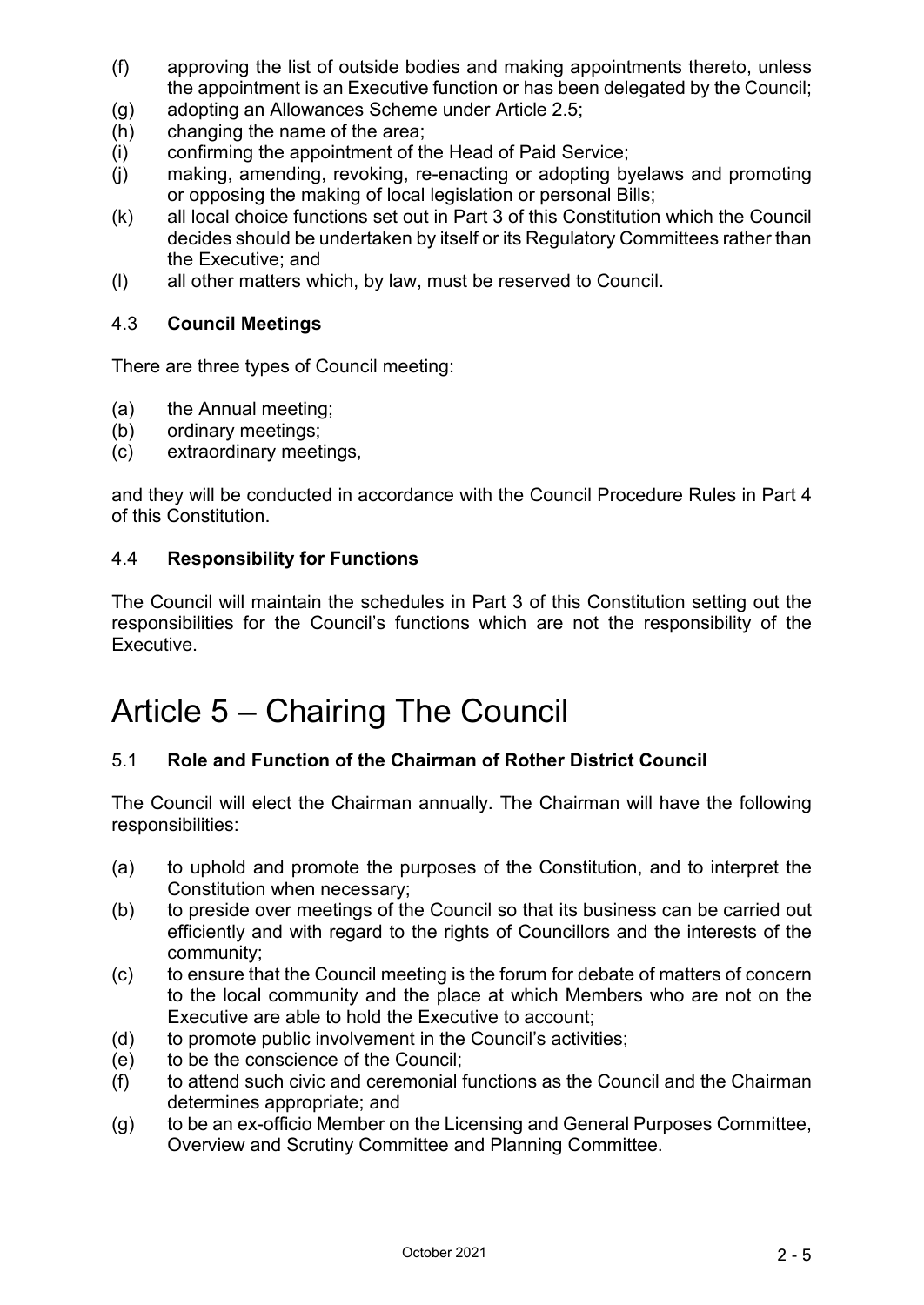## Article 6 – Overview and Scrutiny Committees

## 6.1 **Terms of Reference**

The Council will appoint at least one Overview and Scrutiny Committee to discharge the following functions conferred by Section 21 of the Local Government Act 2000:

- Provision and management of cultural, domestic, housing, leisure and recreational activities and facilities.
- Food Hygiene, Health and Safety and Licensing.
- Crime and Disorder Committee.
- Review of the provision of education, health and social services by other authorities and agencies.
- Economic Growth & Employment.
- Regeneration Partnerships.
- Tourism Promotion.
- Protection and enhancement of the Built and Natural Environment.
- Sustainability issues.
- Planning and Transport.
- Emergency Planning.
- Local democracy and the achievement of effective, transparent and accountable decision making.
- Consultation arrangements.
- Modernisation.
- Corporate strategy performance management aspects.
- Monitoring of the Council's key plans, policies and strategies.
- Publication of performance information.
- Council's Annual Report.
- Council's significant partnerships contracts and service level agreements.
- Capital and revenue budgets.
- Medium Term Financial Revenue Strategy; the Capital Strategy; the Asset Management Plan; and the Procurement Strategy.
- Development / review of the budget consultation process.

#### 6.2 **General Role**

Within their terms of reference, Overview and Scrutiny Committees will:

- (i) review and/or scrutinise decisions made or actions taken in connection with the discharge of any of the Council's functions;
- (ii) make reports and/or recommendations to the Council and/or the Executive and/or any joint or area Committee in connection with the discharge of any of the functions of the Council or the Executive, as appropriate;
- (iii) consider any matter affecting the area or its inhabitants; and
- (iv) exercise the right to call-in, for reconsideration, decisions made but not yet implemented by the Executive and/or any Area Committees appointed.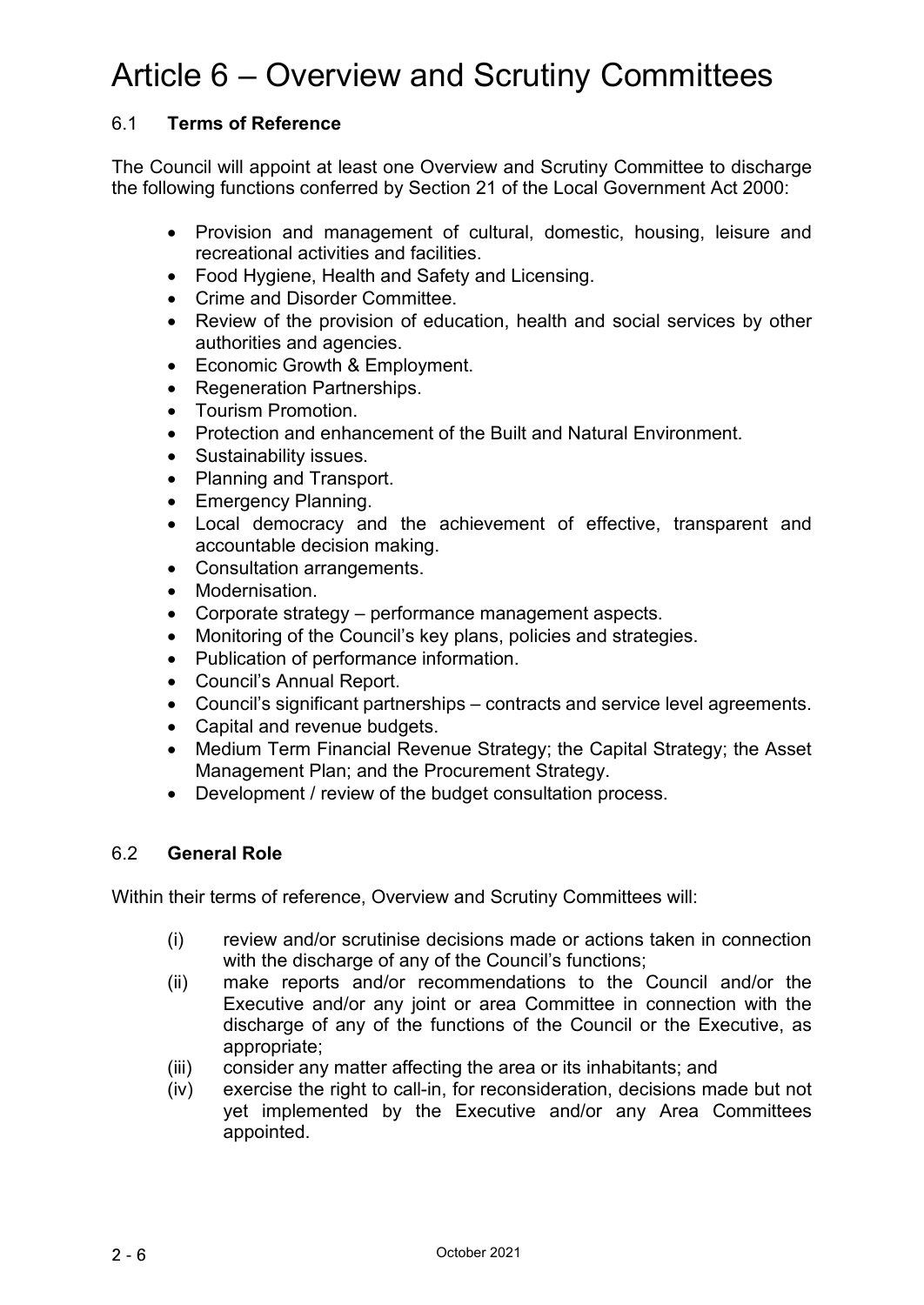### 6.3 **Specific Functions**

- (a) **Policy Development and Review**: Overview and Scrutiny Committees may:
	- (i) assist the Council and the Executive in the development of its budget and policy framework by in-depth analysis of policy issues;
	- (ii) conduct research, community and other consultation in the analysis of policy issues and possible options;
	- (iii) consider and implement mechanisms to encourage and enhance community participation in the development of policy options;
	- (iv) engage with and question Members of the Executive and / or Executive Directors, Heads of Service or such other officers as may be determined by the appropriate Executive Director, about their views on issues and proposals affecting the area; and
	- (v) liaise with other external organisations operating in the area, whether national, regional or local, to ensure that the interests of local people are enhanced by collaborative working.
- (b) **Scrutiny**: Overview and Scrutiny Committees may:
	- (i) review and scrutinise the decisions made by and the performance of the Executive and/or Council officers both in relation to individual decisions and the impact of those decisions over time;
	- (ii) review and scrutinise the performance of the Council in relation to its policy objectives, performance targets and/or particular service areas;
	- (iii) engage with and question Members of the Executive, Executive Directors, Heads of Service or such other officers as may be determined by the appropriate Executive Director, about their decisions and performance, whether generally in comparison with service plans and targets over a period of time, or in relation to particular decisions, initiatives or projects;
	- (iv) make recommendations to the Executive and/or Council arising from the outcome of the scrutiny process;
	- (v) review and scrutinise the performance of other public bodies in the area and invite reports from them by requesting them to address the Overview and Scrutiny Committee and residents about their activities and performance; and
	- (vi) engage with and question and gather evidence from any person (with their consent).
- (c) **Finance**: Overview and Scrutiny Committees may exercise overall responsibility for any finances made available to it.
- (d) **Annual Report**: Overview and Scrutiny Committees must report annually to the Council on their workings and make recommendations for future work programmes and amended working methods if appropriate.

## 6.4 **Proceedings of Overview and Scrutiny Committee**

Overview and Scrutiny Committees and any appointed formal Sub-Committees will conduct their proceedings in accordance with the Overview and Scrutiny Procedure Rules set out in Part 4 of this Constitution.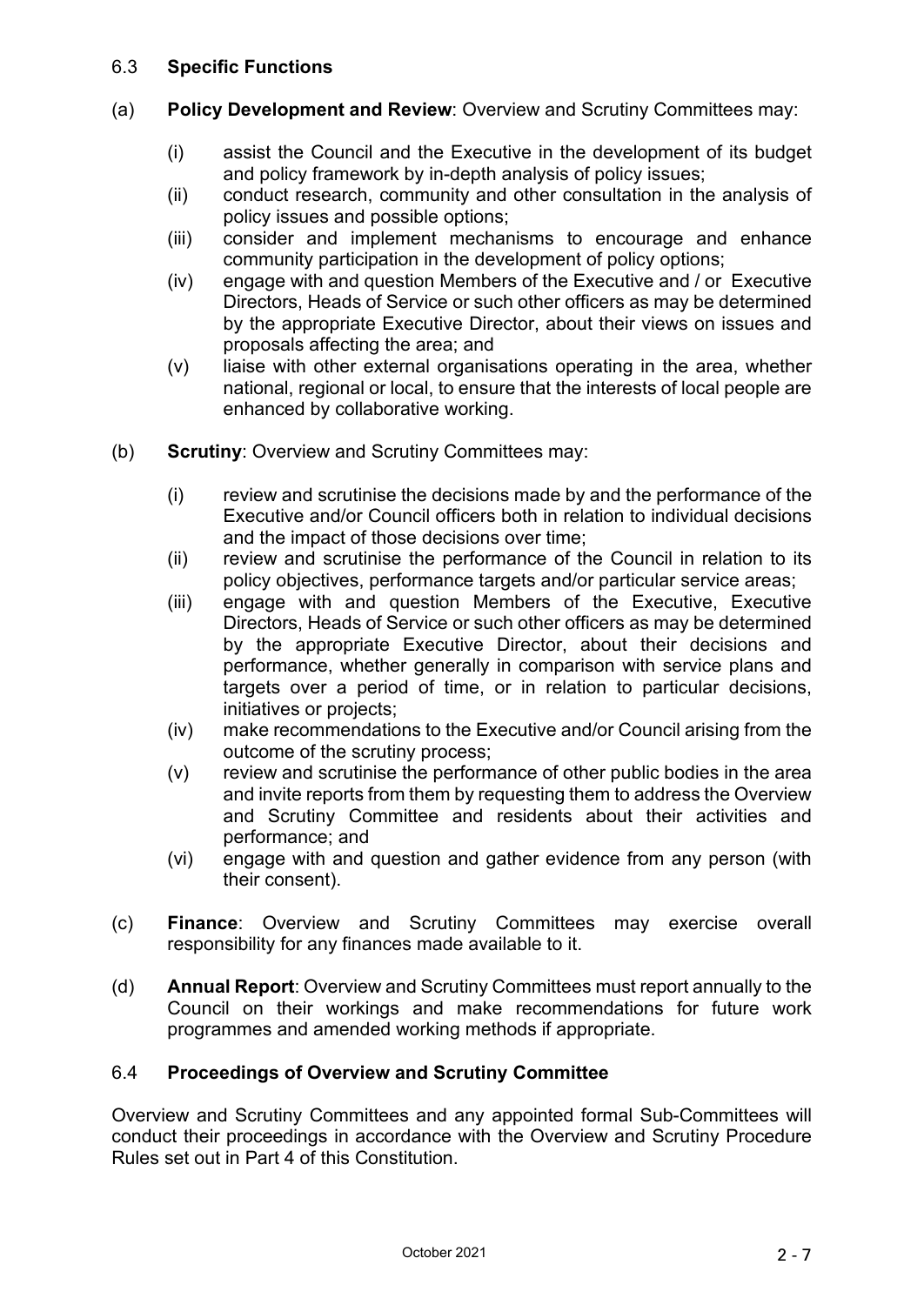## Article 7 – The Executive

## 7.1 **Role**

The Executive will carry out all of the Local Authority's functions which are not the responsibility of any other part of the Local Authority, whether by law or under this **Constitution** 

## 7.2 **Form and Composition**

The Executive will consist of the Executive Leader together with such other number of Councillors as determined and appointed by the Leader of the Council normally at its Annual Meeting, being at least two but not more than 10 Councillors. The Executive cannot include either the Chairman or Vice-Chairman of Council.

## 7.3 **The Leader**

The Leader will be a Councillor elected to the position by the Council at its first Annual meeting following a whole-Council election. The Leader's term of office will be four years and starts on the day of his election as Leader and ends on the day of the post-election annual meeting which follows his election as leader; or until:

- (a) he/she resigns from the office; or
- (b) he/she is no longer a Councillor; or
- (c) he/she is removed from office by resolution of the Council.

## 7.4 **Other Executive Members**

Other Executive Members shall be Councillors appointed annually to the position by the Leader of the Council normally at its Annual meeting, and will hold office until:

- (a) they resign from office; or
- (b) they are no longer Councillors; or
	- they are removed from office, either individually or collectively, by the Leader of the Council who must give written notice to the Head of Paid Service. The removal will be effective immediately on receipt of the notice by the Head of Paid Service.

## 7.5 **Allocation of Portfolios**

The Leader of the Council shall normally at the Annual Council meeting allocate such portfolios as he / she considers appropriate to the Members of the Executive.

#### 7.6 **Proceedings of the Executive**

Proceedings of the Executive shall take place in accordance with the Executive Procedure Rules set out in Part 4 of this Constitution.

#### 7.7 **Responsibility for Functions**

The Leader will maintain a list in Part 3 of this Constitution setting out which Committees of the Executive, officers or joint arrangements, if any, are responsible for the exercise of particular Executive functions.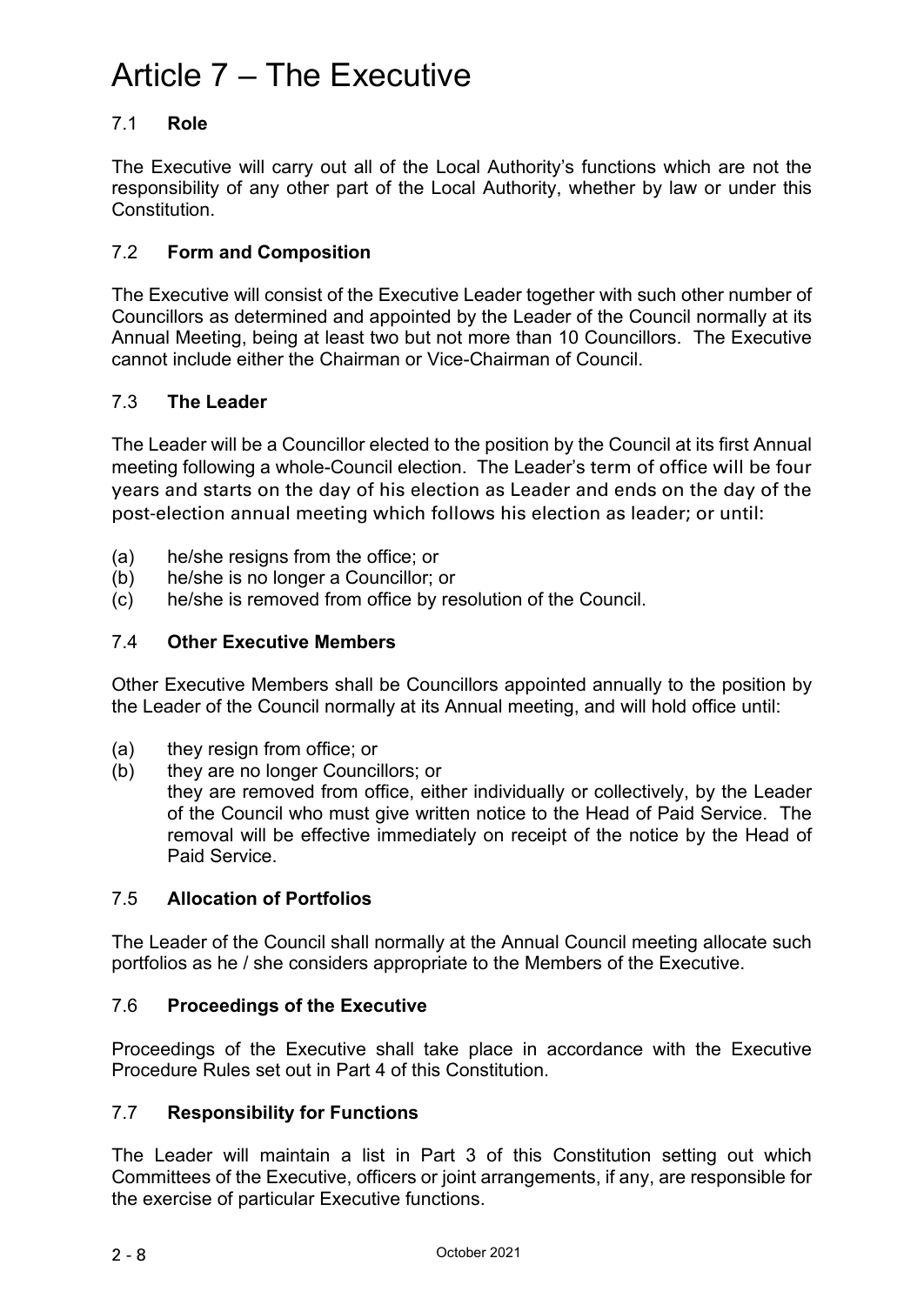## Article 8 – Regulatory & other Committees

## 8.1 **Regulatory and Other Committees**

The Council will appoint the Committees set out in Part 3 of this Constitution - Responsibility for Functions - to discharge the functions described therein.

## Article 9 - Standards

### 9.1 **Standards**

The Council will establish a Committee to advise it and exercise the functions of the Council in relation to ethical standards, in particular those under Chapter 7 of the Localism Act.

#### 9.2 **Structure**

The Audit and Standards Committee as part of its remit will promote and maintain high standards of conduct within the Council and monitor the operations of the Council's codes of conduct and registers of interests.

#### 9.3 **Independent Persons**

Independent Persons will be appointed in accordance with [s28(7)] of the Localism Act 2011 and shall have the right to attend meetings of the Audit and Standards Committee and any Sub-Committee established for the purposes of dealing with matters relating to any allegations against a Member or co-opted Member of the authority or Parish or Town Council within the district, in a non-voting capacity.

The Independent Persons' view will be sought by the Council's Monitoring Officer before he / she makes a decision on an allegation which he / she has decided shall be investigated. The Independent Persons' views may be sought by the Council's Monitoring Officer at any other stage, or by a Subject Member*,* or a Member or coopted Member of a Parish or Town Council within the District, against whom an allegation has been made that they have breached the Code of Conduct*.*

The term of office for the independent persons will be fixed for four years. Independent persons may reapply on expiry of their current term.

#### 9.4 **Role and Function**

The Audit and Standards Committee when fulfilling the ethical standards matters will have the following roles and functions:

- (a) promoting and maintaining the highest standard of conduct by Councillors and co-opted Members;
- (b) assisting Councillors and co-opted Members to observe the Members' Code of Conduct;
- (c) advising the Council on the adoption or revision of the Members' Code of Conduct;
- (d) monitoring the operation of the Members' Code of Conduct;
- (e) advising, training or arranging to train Councillors and co-opted Members on matters relating to the Members' Code of Conduct;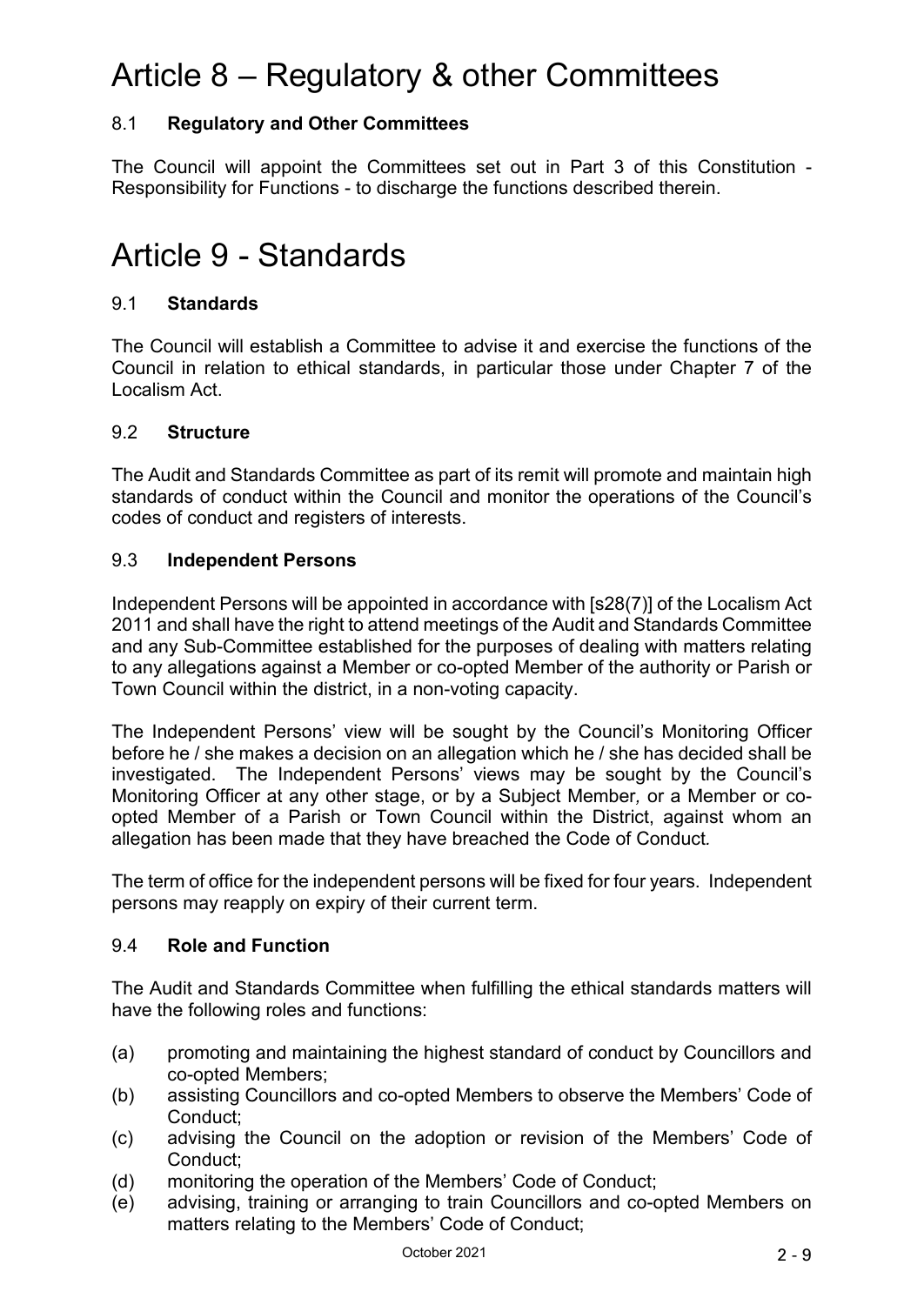- (f) putting in place arrangements to investigate and make decisions on complaints in relation to allegations that a Member or co-opted Member of the authority as failed to comply with the Code of Conduct;
- (g) the exercise of (a) to (f) above in relation to the Parish and Town Councils wholly or mainly in its area and the Members of those councils;
- (h) advising the Council on the appointment of Independent Persons; and
- (i) overview of complaints handling and Local Government and Social Care Ombudsman investigations, including the power to make payments or other benefits in cases of maladministration etc (Section 92 of the Local Government Act 2000).

## Article 10 - Area Committees and Forums

#### 10.1 **Area Committees**

The Council may appoint Area Committees and forums as it sees fit, if it is satisfied that to do so will ensure improved service delivery in the context of best value and more efficient, transparent and accountable decision making. The Council will consult with relevant Parish and Town Councils and the Chairmen of relevant Parish meetings when considering whether and how to establish Area Committees.

## Article 11 - Joint Arrangements

#### 11.1 **Joint Arrangements**

- (a) The Council may establish joint arrangements with one or more local authorities and/or their Executives to exercise functions which are not Executive functions in any of the participating authorities, or to advise the Council. Such arrangements may involve the appointment of a joint Committee with these other local authorities.
- (b) The Executive may establish joint arrangements with one or more local authorities to exercise functions which are Executive functions. Such arrangements may involve the appointment of joint Committees with these other local authorities.

#### **Joint Waste Committee**

- (c) In October 2010, the Council together with Eastbourne Borough Council, Hastings Borough Council, Wealden District Council and East Sussex County Council signed a Memorandum of Understanding to advance a Single Waste Collection Contract across the four District and Borough Local Authority areas. In order to procure and subsequently manage the process, a Joint Waste Committee was established, comprising executive Members from each partner authority. The current contract will come to an end in June 2019.
- (c) Rother District Council was appointed as the Administering Authority and its role is:
	- to administer and support the Joint Waste Committee (JWC);
	- to appoint a Project Manager (on a fixed-term contract) and Senior Waste Officer (seconded from one of the authorities) to manage the procurement process;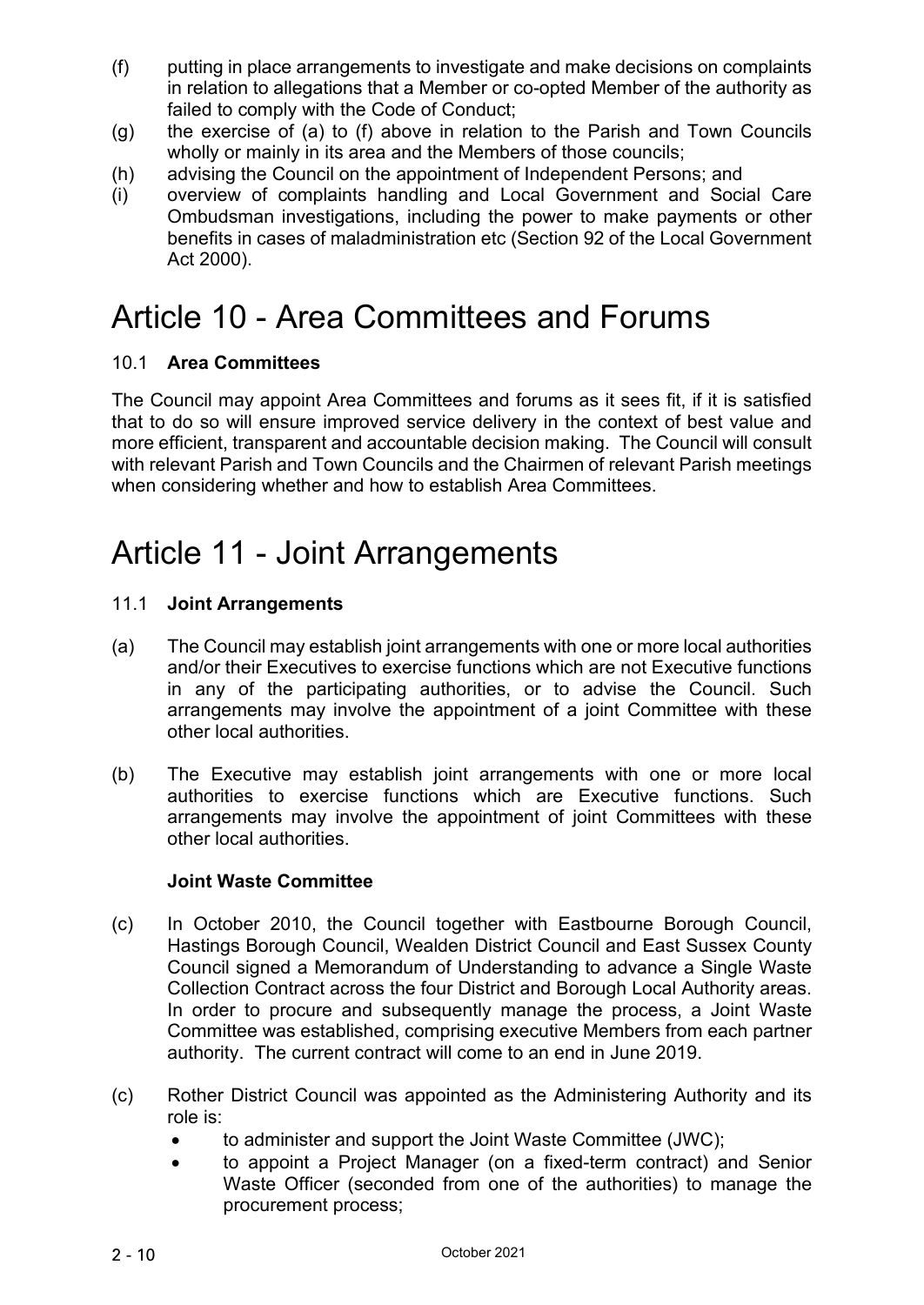- to provide the support services to the procurement process; legal, finance, printing, HR, etc.;
- to appoint the staff to manage the contract once the contractor is appointed and continue to support the JWC in the role of 'overseeing' the contract; and
- to determine through the business case, such issues as to what staff reside within the Administering Authority and what staff reside with each Council.

## **Joint Waste and Recycling Committee**

- (d) In September 2017, the Council together with East Sussex County Council (ESCC), Hastings Borough Council (HBC) and Wealden District Council (WDC) established the Joint Waste and Recycling Committee (JWRC).
- (e) The JWRC is established under Sections 101(5) and 102 of the Local Government Act 1972, Section 20 of the Local Government Act 2000 and Regulation 11 of the Local Authorities (Arrangements for the Discharge of Functions) (England) Regulations 2000 by the Executives of ESCC, HBC, Rother District Council (RDC) and WDC.
- (f) The JWRC has been established to enable a clear distinction between matters concerning the current Joint Waste Contract and the future procurement decisions for HBC, RDC and WDC. The JWRC operates concurrently to the existing JWC and will succeed the JWC from June 2019.

## 11.2 **Delegation to and from other Local Authorities**

- (a) The Council may delegate non-executive functions to another local authority or, in certain circumstances, the Executive of another local authority.
- (b) The Executive may delegate executive functions to another local authority or the Executive of another local authority in certain circumstances.
- (c) The decision whether or not to accept such a delegation from another local authority shall be reserved to the Council meeting.

## 11.3 **Contracting Out**

The Council in relation to functions which are not executive functions, and the Executive in relation to executive functions, may contract out to another body or organisation functions which may be exercised by an officer and which are subject to an order under section 70 of the Deregulation and Contracting Out Act 1994, or under contracting arrangements where the contractor acts as the Council's agent under usual contracting principles, provided there is no delegation of the Council's discretionary decision making.

## **Contracting out of Allocation of Housing and Homelessness Functions**

- (a) In March 2018, the Council's Executive agreed that the Council's functions under Part VII of the Housing Act 1996, save for those set out in Schedule 2 to The Local Authorities (Contracting out of Allocation of Housing and Homelessness Functions) Order 1996 be contracted out to the London Borough of Southwark until 1 March 2023, as follows:
	- conducting reviews of any decision referred to in Section 202 of the Housing Act 1996;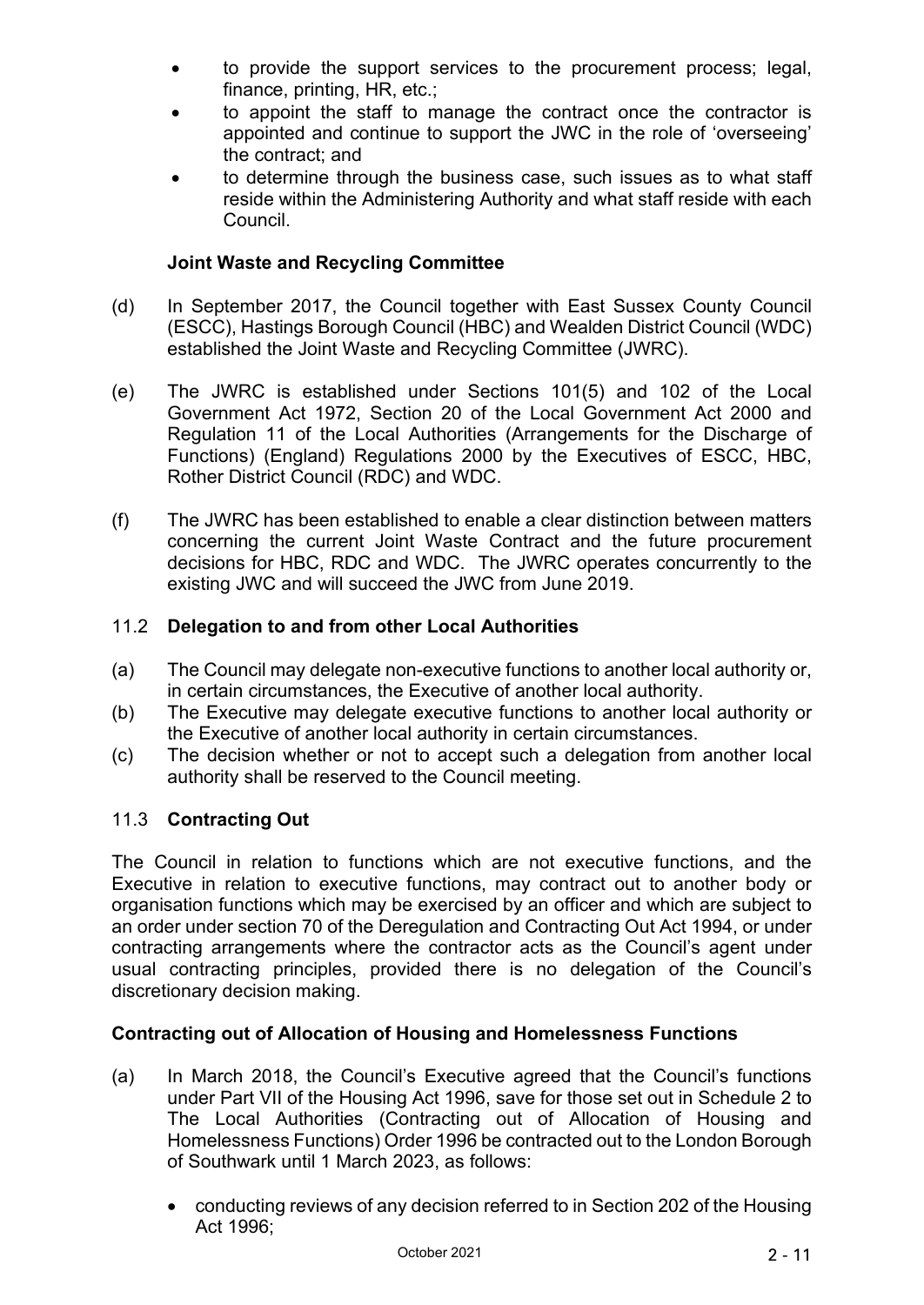- making inquiries for the purposes of conducting such reviews; and
- carrying out any other functions which are incidental to the conduct of such reviews, including, but not limited to, writing review decision letters and agreeing with applicants to extend the period within which notice of review decisions shall be given.

#### 11.4 **Arrangements to promote well being**

The Council or the Executive, in order to promote the economic, social or environmental well-being of its area, may:

- (a) enter into arrangements or agreements with any person or body;
- (b) co-operate with, or facilitate or co-ordinate the activities of, any person or body; and
- (c) exercise on behalf of that person or body any functions of that person or body.

## Article 12 - Officers

### 12.1 **Management Structure**

- (a) **General**: The Council may engage such staff (referred to as officers) as it considers necessary to carry out its functions.
- (b) **Chief Officers**: The Council will engage persons for the following three posts, who will be designated chief officers. The two Executive Directors will, on a six monthly rotational basis, assume the designation and responsibilities of the Head of Paid Service in addition to the functions and areas of responsibility allocated to them as Executive Directors.

| <b>POST</b>                                                                                                                | <b>FUNCTIONS AND AREAS OF RESPONSIBILITY</b>                                                                                                                                                                                                                                                                                                                                                                                                                                                     |  |
|----------------------------------------------------------------------------------------------------------------------------|--------------------------------------------------------------------------------------------------------------------------------------------------------------------------------------------------------------------------------------------------------------------------------------------------------------------------------------------------------------------------------------------------------------------------------------------------------------------------------------------------|--|
| <b>Head of Paid</b><br>Service<br>(to be fulfilled by<br><b>Executive Directors</b><br>on a six month<br>rotational basis) | Overall corporate management and operational<br>$\bullet$<br>responsibility (including overall management<br>responsibility for all officers)<br>Provision of professional advice to all parties in the<br>$\bullet$<br>decision-making process<br>Together with the Monitoring Officer, responsibility for a<br>$\bullet$<br>system of record keeping for all the Council's decisions<br>Representing the Council on partnership and external<br>bodies (as required by statute or the Council) |  |
| <b>Executive Director</b>                                                                                                  | <b>Housing and Community</b><br>$\bullet$<br><b>Environmental Services, Licensing and Community</b><br>$\bullet$<br>Safety<br><b>Corporate Core</b><br>$\bullet$                                                                                                                                                                                                                                                                                                                                 |  |
| <b>Executive Director</b>                                                                                                  | Acquisitions, Transformation and Regeneration<br>$\bullet$<br><b>Strategy and Planning</b><br>$\bullet$<br><b>Corporate Core</b><br>$\bullet$                                                                                                                                                                                                                                                                                                                                                    |  |
| <b>Assistant Director</b>                                                                                                  | <b>Resources</b><br>$\bullet$                                                                                                                                                                                                                                                                                                                                                                                                                                                                    |  |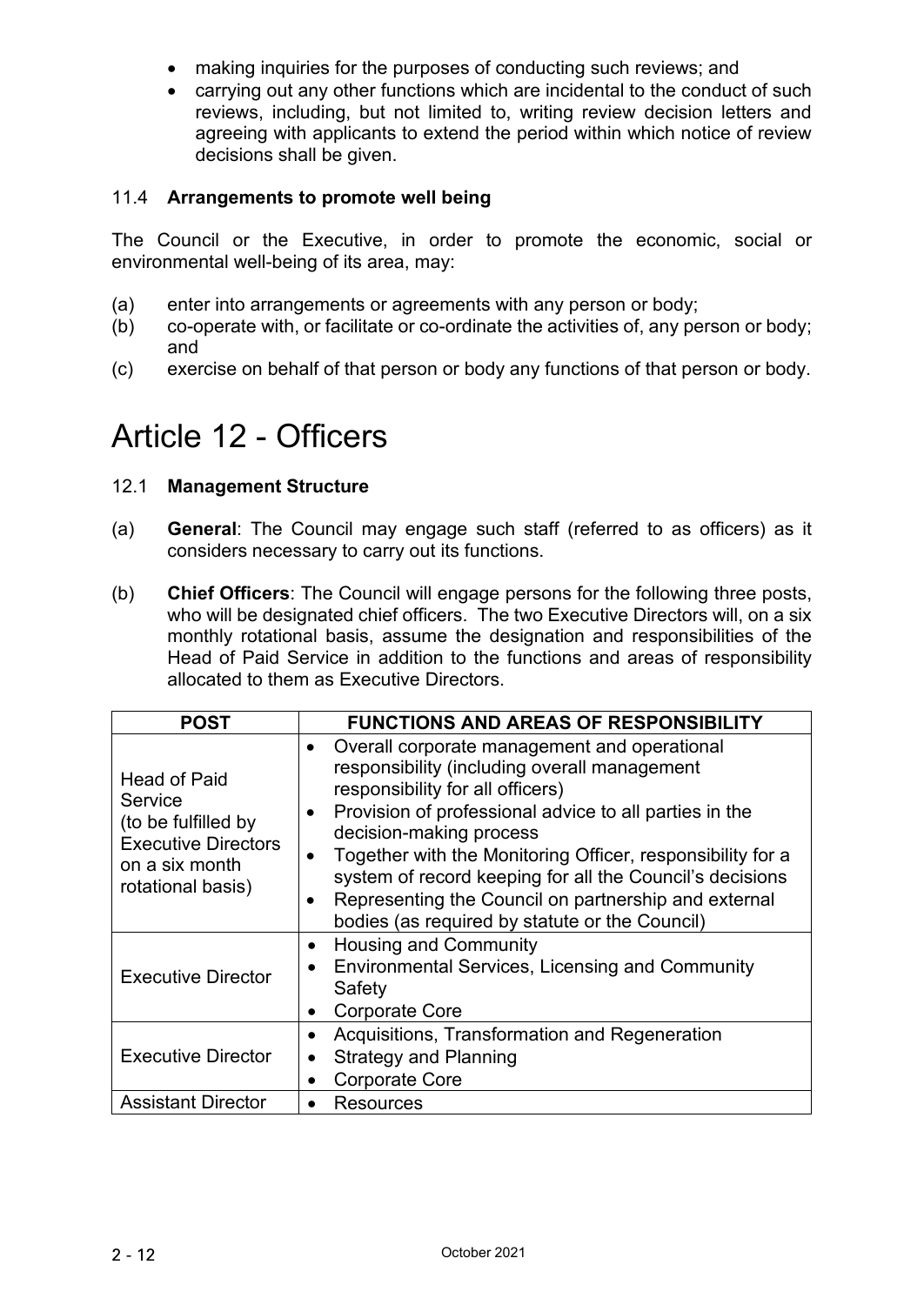(c) **Head of Paid Service, Monitoring Officer and Chief Financial Officer (Section 151 officer) Roles**: The Council will designate the following posts as shown:

| <b>POST</b>                           | <b>DESIGNATION</b>                          |
|---------------------------------------|---------------------------------------------|
| <b>Executive Directors</b>            | <b>Head of Paid Service</b>                 |
| <b>Assistant Director - Resources</b> | Chief Finance Officer (Section 151 Officer) |
| <b>Democratic Services Manager</b>    | <b>Monitoring Officer</b>                   |

(d) **Structure**: The Head of Paid Service will determine and publicise a description of the overall departmental structure of the Council showing the management structure and deployment of officers. This is set out at Part 7 of this Constitution.

#### 12.2 **Functions of the Head of Paid Service**

- (a) **Discharge of functions by the Council**: The Head of Paid Service will report to Council on the manner in which the discharge of the Council's functions is co-ordinated, the number and grade of officers required for the discharge of functions and the organisation of officers.
- (b) **Corporate Complaints Officer**: The Head of Paid Service will be responsible for the administration of the Corporate Complaints Procedure and for dealing with complaints made to the Local Government and Social Care Ombudsman.
- (c) **Restrictions on functions**: The Head of Paid Service cannot be the Monitoring Officer but may hold the post of Chief Finance Officer, if a qualified accountant.

#### 12.3 **Functions of the Monitoring Officer**

- (a) **Maintaining the Constitution**: The Monitoring Officer will maintain an up-todate version of the Constitution and will ensure that it is widely available for reference by Members, staff and the public.
- (b) **Ensuring Lawfulness and Fairness of Decision Making**: After consulting with the Head of Paid Service and Chief Finance Officer, the Monitoring Officer will report to the Council or to the Executive in relation to an executive function if he or she considers that any proposal, decision or omission would give rise to unlawfulness or if any decision or omission has given rise to maladministration. Such a report will have the effect of stopping the proposal or decision being implemented until the report has been considered.
- (c) **Supporting the Audit and Standards Committee**: The Monitoring Officer will contribute to the promotion and maintenance of high standards of conduct through provision of support to the Audit and Standards Committee in relation to ethical standards.
- (d) **Code of Conduct Complaints**: The Monitoring Officer will:
	- i) adhere to the arrangements put in place by the Council to deal with allegations that a member of the Authority or of a Parish or Town Council within its area has failed to comply with the relevant authority's Code of Conduct.
	- ii) establish and maintain a register of interests of Members and Co-opted Members of the Council and Parish and Town Councils across the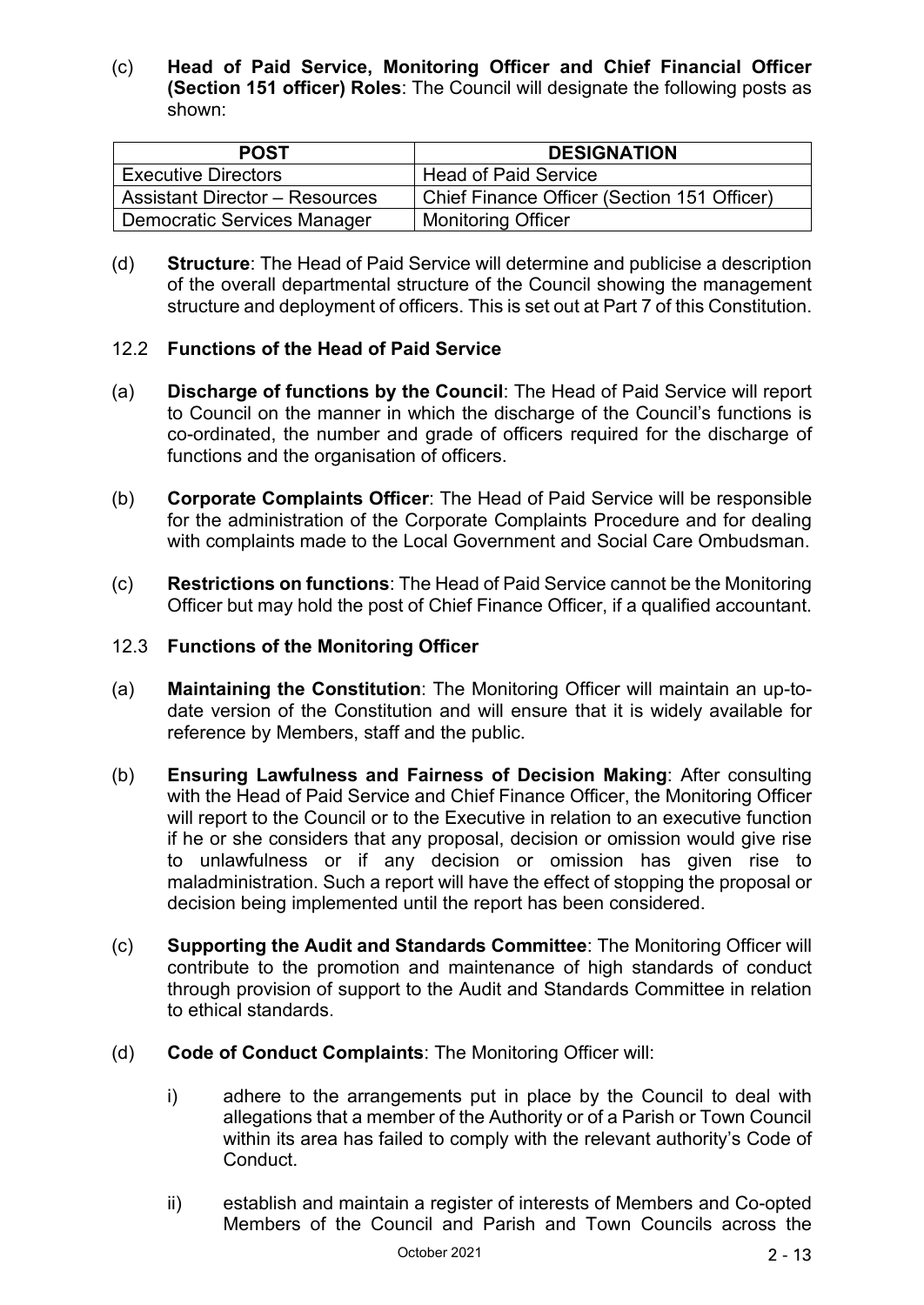district, and to ensure that it is available for public inspection and published on the Council's website.

- iii) consider all complaints at first instance and decide whether to refer the matter for investigation, to take no action or to seek to resolve the matter through alternative means.
- iv) receive reports from the Investigating Officer and determine whether to refer the matter to the Audit and Standards Committee for consideration, to take no further action or to seek to resolve the matter through alternative means.
- v) grant a Member or Co-opted Member of the District Council a dispensation from the restriction on speaking and/or voting when any matter in which that person has a disclosable pecuniary interest is to be considered at a meeting of the Council or any of its committees, subcommittees, joint committees or joint sub-committees.
- (e) **Proper Officer for Access to Information**: The Monitoring Officer will ensure that Executive decisions, together with the reasons for those decisions and relevant officer reports and background papers are made publicly available as soon as possible.
- (f) **Advising whether Executive Decisions are within the Budget and Policy Framework**: The Monitoring Officer will advise whether decisions of the Executive are in accordance with the budget and policy framework.
- (g) **Providing Advice**: The Monitoring Officer will provide advice on the scope of powers and authority to take decisions, maladministration, financial impropriety, probity and budget and policy framework issues to all Councillors.
- (h) **Restrictions on Posts**: The Monitoring Officer cannot be the Chief Finance Officer or the Head of Paid Service.

## 12.4 **Functions of the Chief Finance Officer (Section 151 Officer)**

- (a) **Ensuring Lawfulness and Financial Prudence of Decision Making**: After consulting with the Head of Paid Service and the Monitoring Officer, the Chief Finance Officer will report to the Council or to the Executive in relation to an Executive function and the Council's external auditor if he or she considers that any proposal, decision or course of action will involve incurring unlawful expenditure, or is unlawful and is likely to cause a loss or deficiency or if the Council is about to enter an item of account unlawfully.
- (b) **Administration of Financial Affairs**: The Chief Finance Officer will have responsibility for the administration of the financial affairs of the Council.
- (c) **Contributing to Corporate Management**: The Chief Finance Officer will contribute to the corporate management of the Council, in particular through the provision of professional financial advice.
- (d) **Providing Advice**: The Chief Finance Officer will provide advice on the scope of powers and authority to take decisions, maladministration, financial impropriety, probity and budget and policy framework issues to all Councillors and will support and advise Councillors and officers in their respective roles.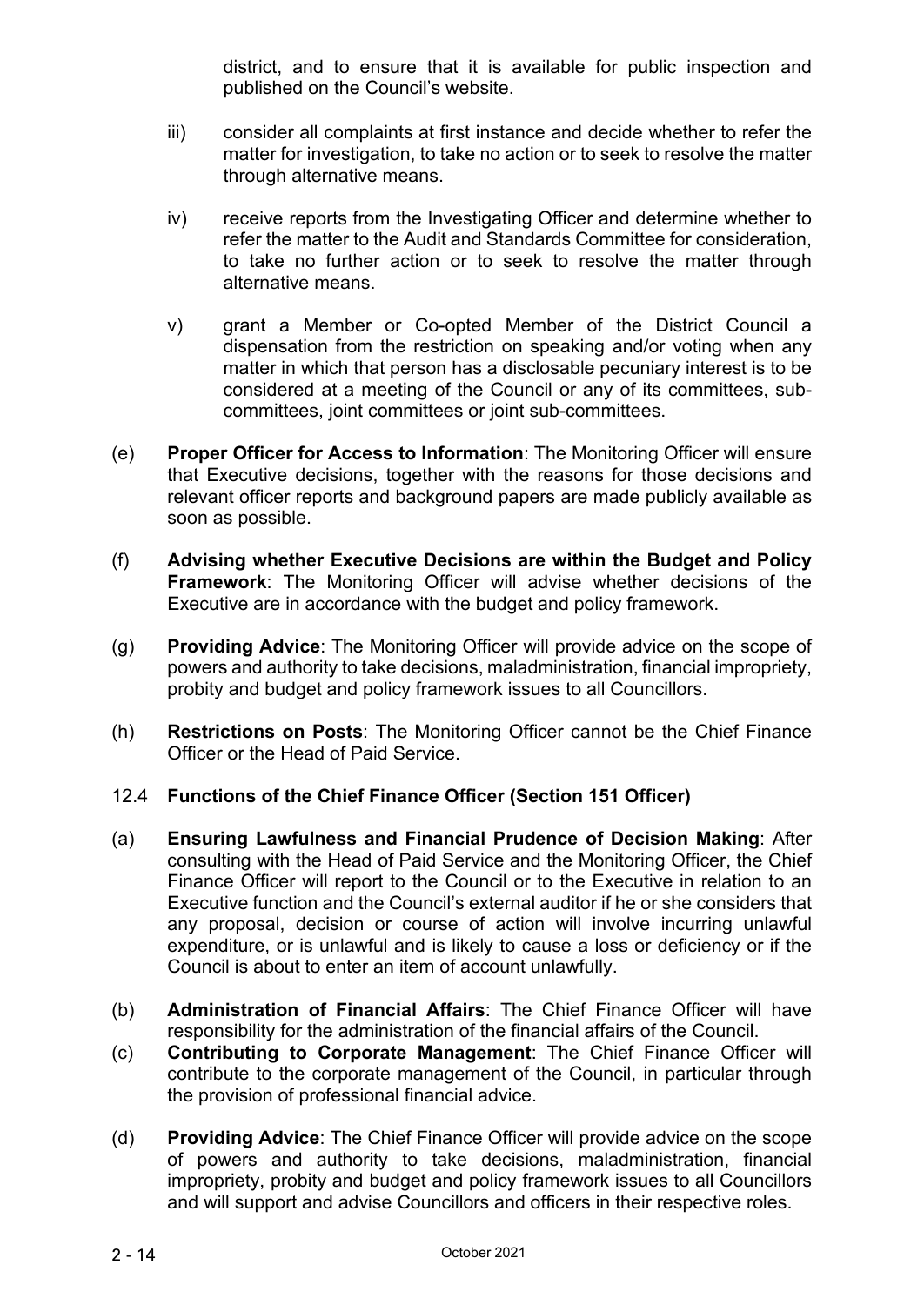- (e) **Giving Financial Information**: The Chief Finance Officer will provide financial information to the media, members of the public and the community.
- (f) **Restrictions on Posts.** The Chief Finance Officer cannot be the Monitoring Officer.

#### 12.5 **Duty to provide sufficient resources to the Monitoring Officer and Chief Finance Officer**

The Council will provide the Monitoring Officer and Chief Finance Officer with such officers, accommodation and other resources as are in their opinion sufficient to allow their duties to be performed.

#### 12.6 **Conduct**

Officers will comply with the Officers' Code of Conduct and the Protocol on Officer/Member Relations set out in Part 5 of this Constitution.

#### 12.7 **Employment**

The recruitment, selection and dismissal of officers will comply with the Officer Employment Rules set out in Part 4 of this Constitution.

## Article 13 - Decision Making

## 13.1 **Responsibility for Decision Making**

The Council will issue and keep an up to date record of what part of the Council or individual has responsibility for particular types of decisions or decisions relating to particular areas or functions. This record is set out in Part 3 of this Constitution.

#### 13.2 **Principles of Decision Making**

All decisions of the Council will be made in accordance with the following principles:

- (a) proportionality (i.e. the action must be proportionate to the desired outcome);
- (b) due consultation and the taking of professional advice from officers;
- (c) respect for human rights (see Article 13.8 below for further details);
- (d) a presumption in favour of openness;
- (e) clarity of aims and desired outcomes; and
- (f) an explanation of the options which were considered and the reasons for the decision will be included as part of the record of any decision.

#### 13.3 **Types of Decision**

(a) **Decisions Reserved to Council**. Decisions relating to the functions listed in Article 4.2 will be made by the Council and not delegated.

#### (b) **Key Decisions**:

October 2021 2 - 15 (i) Any Executive decision which is likely to result in the Local Authority incurring expenditure which is, or the making of savings which are, significant (£100,000) having regard to the Local Authority's budget for the service or function to which the decision relates; or be significant in terms of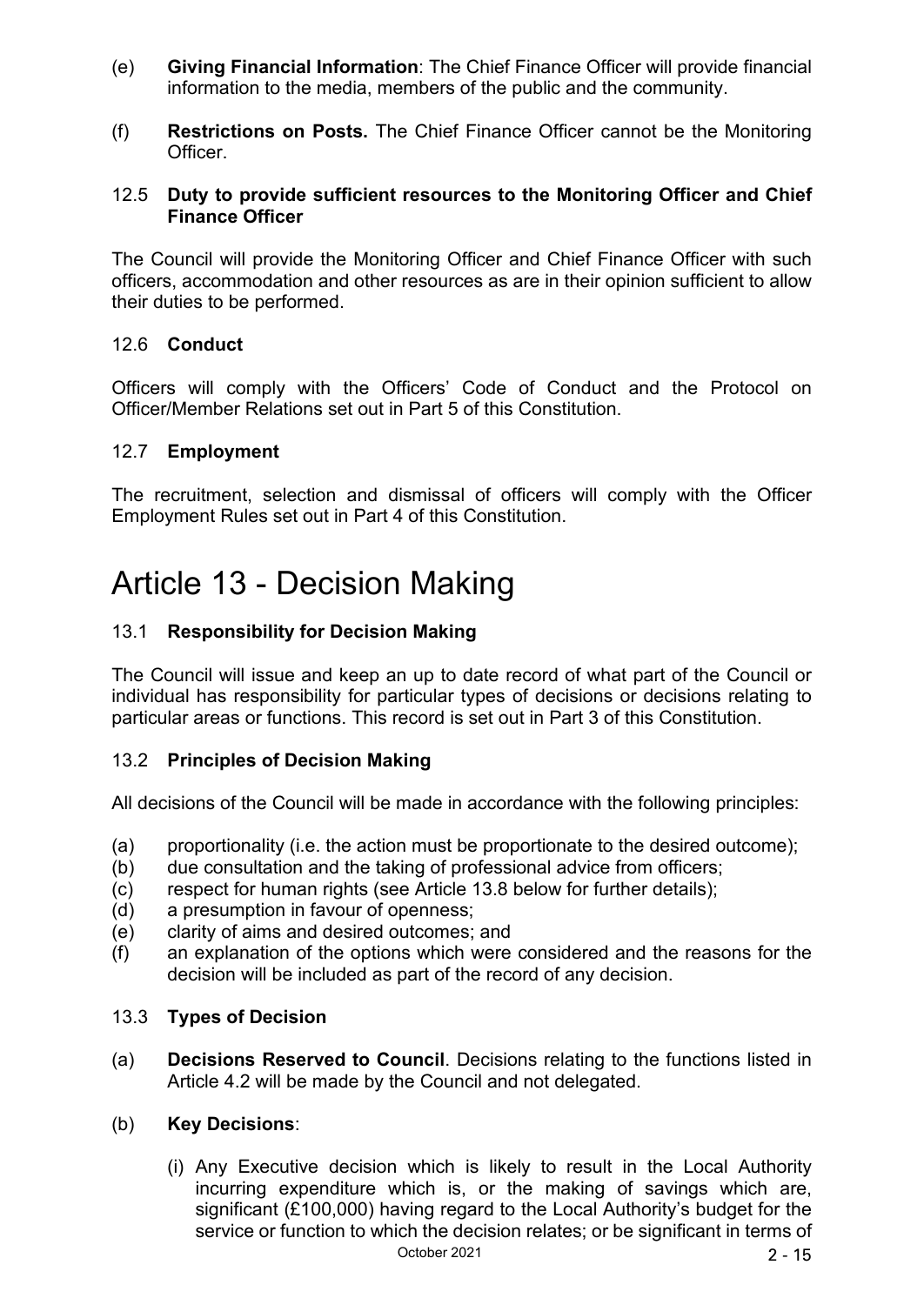its effect on communities living or working in an area comprising two or more Wards in the area of the Local Authority shall be treated as a key decision.

(ii) A decision taker may only make a key decision in accordance with the requirements of the Access to Information Procedure Rules as set out in Part 4 of this Constitution.

#### 13.4 **Decision Making by the Council**

Subject to Article 13.8, the Council meeting will follow the Council Procedure Rules set out in Part 4 of this Constitution when considering any matter.

#### 13.5 **Decision Making by the Executive**

Subject to Article 13.8, the Executive will follow the Executive Procedure Rules set out in Part 4 of this Constitution when considering any matter.

#### 13.6 **Decision Making by Overview and Scrutiny Committees**

Overview and Scrutiny Committees will follow the Overview and Scrutiny Procedure Rules set out in Part 4 of this Constitution when considering any matter.

#### 13.7 **Decision Making by other Committees and Sub-Committees established by the Council**

Subject to Article 13.8, other Council Committees and Sub-Committees will follow those parts of the Council Procedure Rules set out in Part 4 of this Constitution as apply to them.

## 13.8 **Decision Making by Council bodies acting as Tribunals**

The Council, a Councillor or an officer acting as a tribunal or in a quasi judicial manner or determining/considering (other than for the purposes of giving advice) the civil rights and obligations or the criminal responsibility of any person will follow a proper procedure which accords with the requirements of natural justice and the right to a fair trial contained in Article 6 of the European Convention on Human Rights.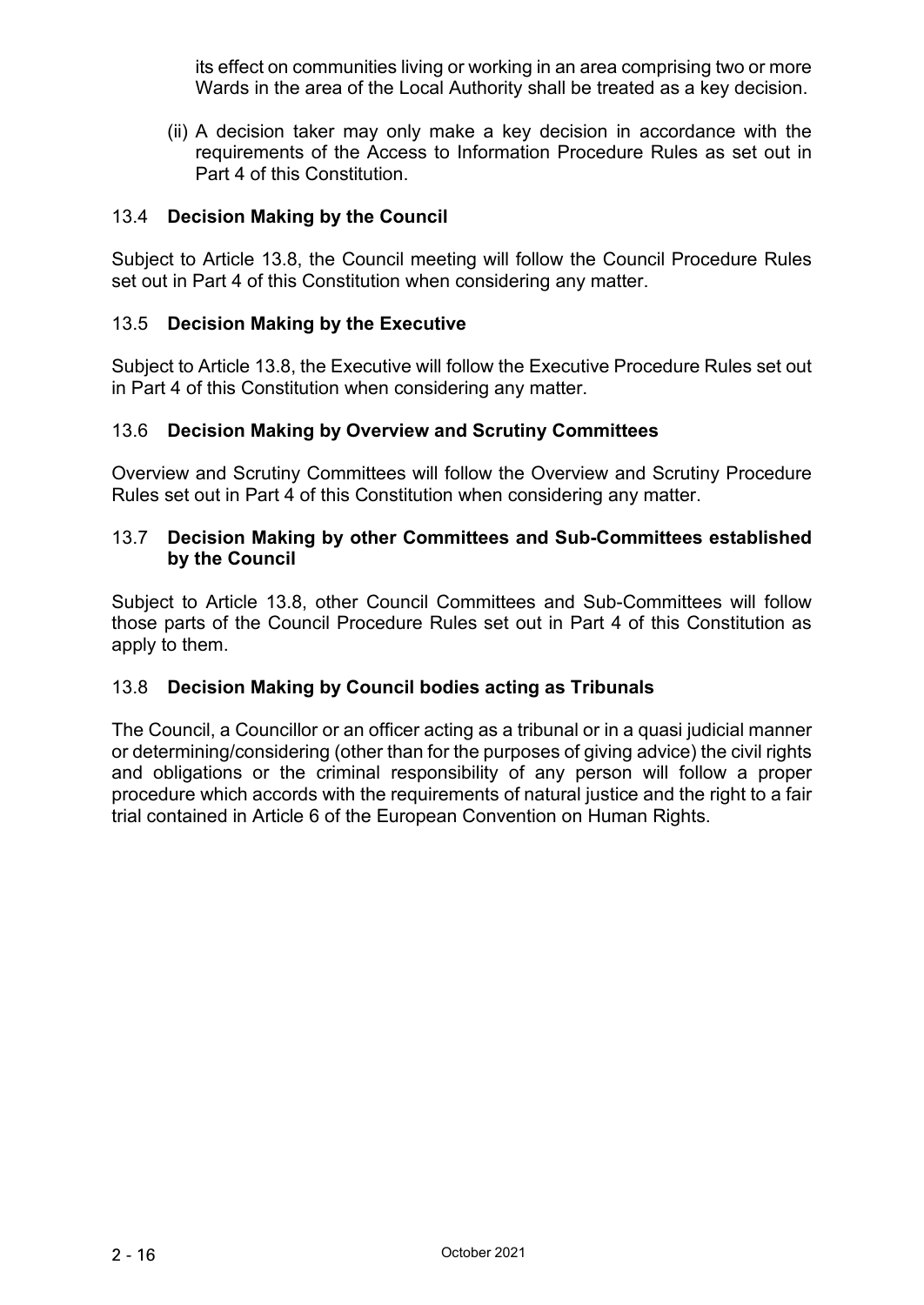## Article 14 - Finance, Contracts and Legal **Matters**

### 14.1 **Financial Management**

The management of the Council's financial affairs will be conducted in accordance with the Financial Procedure Rules set out in Part 4 of this Constitution.

#### 14.2 **Contracts**

Every contract made by the Council will comply with the Procurement Procedure Rules set out in Part 4 of this Constitution.

#### 14.3 **Legal Proceedings**

The Solicitor to the Council is authorised to institute, defend or participate in any legal proceedings in any case where such action is necessary to give effect to decisions of the Council or in any case where the Solicitor to the Council considers that such action is necessary to protect the Council's interests.

### 14.4 **Authentication of Documents**

Where any document is necessary to any legal procedure or proceedings on behalf of the Council, it will be signed by the Solicitor to the Council or other person authorised by him/her, unless any enactment otherwise authorises or requires, or the Council has given requisite authority to some other person.

Any contract with a value exceeding £100,000 and entered into on behalf of the Local Authority in the course of the discharge of an executive function shall be made in writing and must either be signed or made under the Common Seal of the Council attested in accordance with Article 14.6 below.

#### 14.5 **Common Seal of the Council**

The Common Seal of the Council will be kept in a safe place in the custody of the Solicitor to the Council. A decision of the Council, or of any part of it, will be sufficient authority for sealing any document necessary to give effect to the decision. The Common Seal will be affixed to those documents which in the opinion of the Solicitor to the Council should be sealed.

#### 14.6 **Attestation**

The Seal shall be attested by the following persons present at the sealing, viz. the Chairman or Vice-Chairman of the Council or other Member of the Council, and the Chief Executive, Deputy Chief Executive and Director of Place & Climate Change, and an entry of every sealing of a document shall be made and consecutively numbered in a book kept for the purpose and shall be signed by a person who has attested the Seal.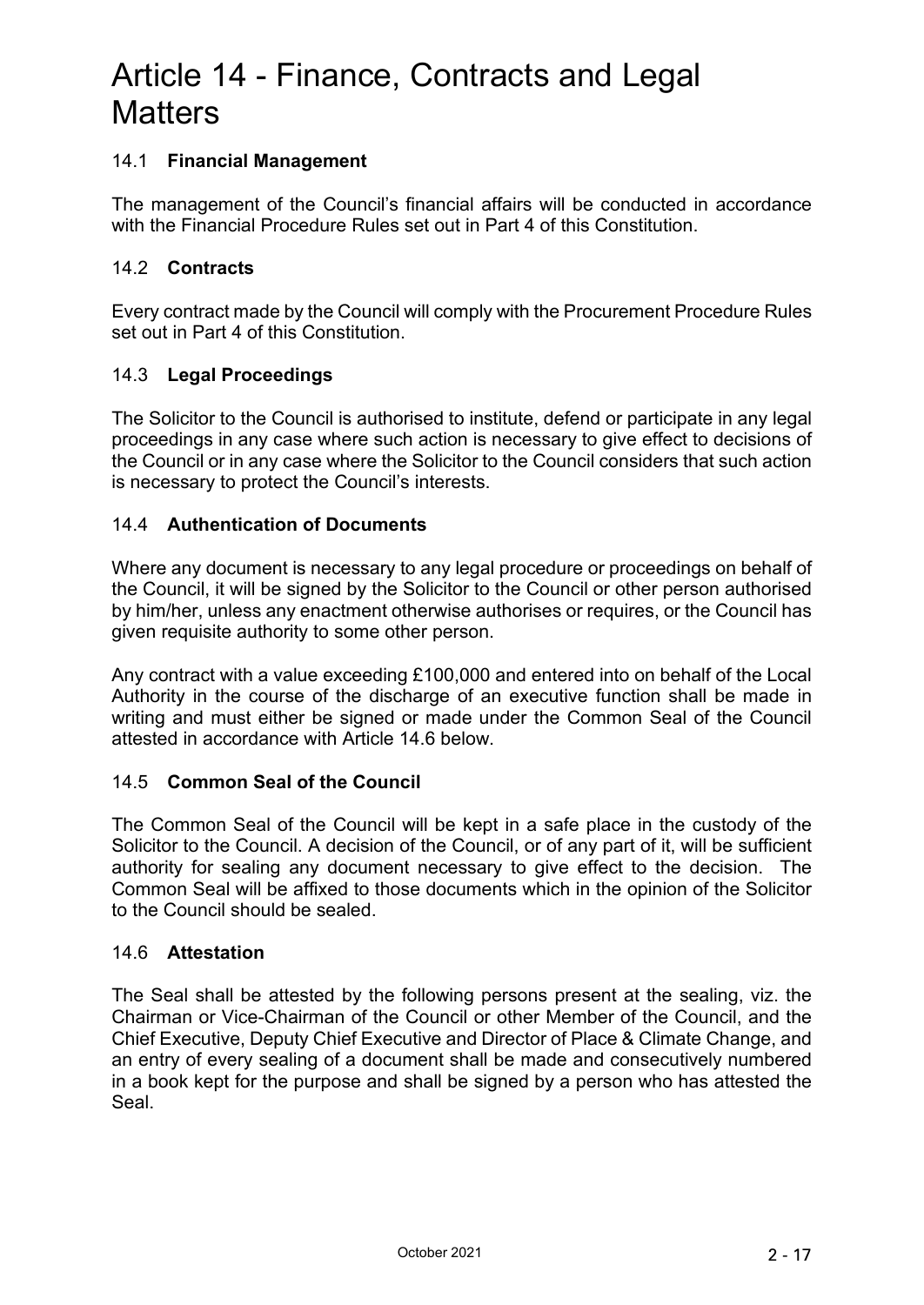## Article 15 - Review and Revision of the **Constitution**

## 15.1 **Duty to Monitor and Review the Constitution**

The Overview and Scrutiny Committee will monitor and review the operation of the Constitution to ensure that the aims and principles of the Constitution are given full effect.

#### 15.2 **Protocol for the Monitoring and Review of the Constitution**

A key role for the Overview and Scrutiny Committee is to be aware of the strengths and weaknesses of the Constitution adopted by the Council, and to make recommendations for ways in which it could be amended in order better to achieve the purposes set out in Article 1. In undertaking this task, the Members of the Committee may:

- (a) observe meetings;
- (b) undertake an audit trail of a sample of decisions;
- (c) record and analyse issues raised with the Committee by Members, officers, the public and other relevant stakeholders; and
- (d) compare practices in this authority with those in other comparable authorities, or national examples of best practice.

#### 15.3 **Changes to the Constitution**

- (a) **Approval**: Changes to the Constitution, save for delegations to officers, will only be approved by the Council after consideration of the proposal by the Overview and Scrutiny Committee.
- (b) **Change from one form of Executive to another**: The Council must take reasonable steps to consult with local electors and other interested persons in the area when drawing up proposals.

## Article 16 - Suspension, Interpretation and Publication of the Constitution

#### 16.1 **Suspension of the Constitution**

- (a) **Limit to Suspension**: The Articles of this Constitution may not be suspended. The Council Procedure Rules may be suspended to the extent permitted within those Rules and the law.
- (b) **Procedure to Suspend**: A motion to suspend any Procedure Rules will not be moved without notice unless at least one half of the whole number of Councillors are present. The extent and duration of suspension will be proportionate to the result to be achieved, taking account of the purposes of the Constitution set out in Article 1.